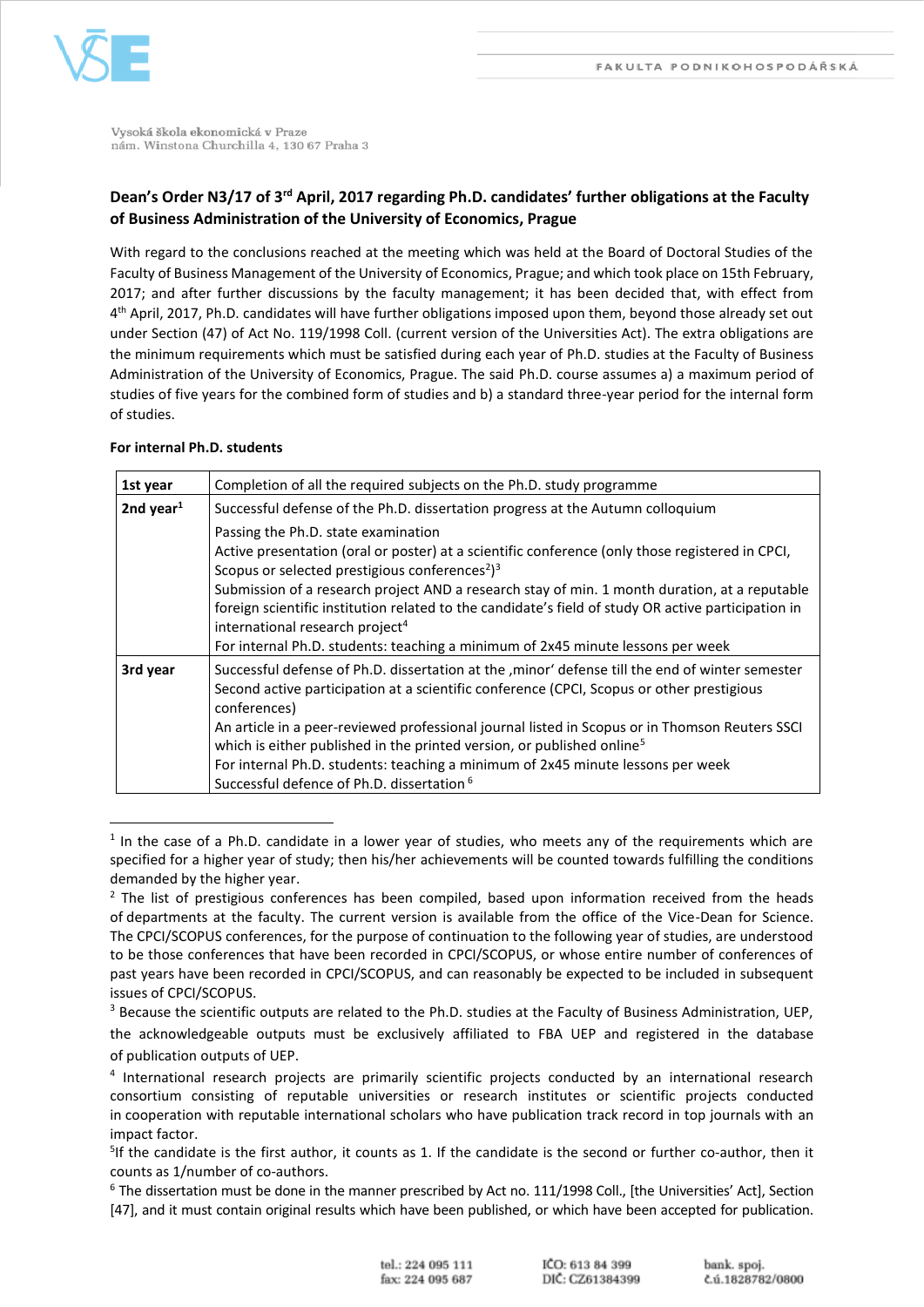

 $\overline{\phantom{a}}$ 

Vysoká škola ekonomická v Praze nám. Winstona Churchilla 4, 130 67 Praha 3

# **For Ph.D. Students in a combined form**

| 1st year     | Completion of at least three of the required subjects on the Ph.D. study programme                                                                                                                                                                                                                                                                                                               |
|--------------|--------------------------------------------------------------------------------------------------------------------------------------------------------------------------------------------------------------------------------------------------------------------------------------------------------------------------------------------------------------------------------------------------|
| 2nd year $7$ | Successful defense of the Ph.D. dissertation progress at the Autumn colloquium                                                                                                                                                                                                                                                                                                                   |
|              | Completion of all the required subjects on the Ph.D. study programme                                                                                                                                                                                                                                                                                                                             |
|              | Passing the Ph.D. state examination<br>Active presentation (oral or poster) at a scientific conference (only those registered in CPCI,<br>Scopus or selected prestigious conferences <sup>8</sup> ) <sup>9</sup>                                                                                                                                                                                 |
|              | Submission of a research project OR active participation in international research project <sup>10</sup>                                                                                                                                                                                                                                                                                         |
| 3rd year     | Successful defense of the Ph.D. dissertation progress at the Autumn colloquium<br>Submission of an article to a peer-reviewed journal listed in Scopus or in Thomson Reuters SSCI<br>A research stay of min. 1 month of overall duration at a reputable foreign scientific institution<br>related to the candidate's field of study OR active participation in international research<br>project |
| 4th year     | Successful defense of Ph.D. dissertation at the , minor' defense<br>Second active participation at a scientific conference (CPCI, Scopus or other prestigious<br>conferences)<br>An article in a peer-reviewed professional journal listed in Scopus or in Thomson Reuters SSCI<br>which is at least in the phase of revise & resubmit                                                           |
| 5th year     | An article in a peer-reviewed professional journal listed in Scopus or in Thomson Reuters SSCI<br>which is either published in the printed version, or published online <sup>11</sup><br>Successful defense of Ph.D. dissertation <sup>12</sup>                                                                                                                                                  |

The dissertation can have a form of a minimum of three articles on one topic, which have already been published, or which have been accepted for publication in peer-reviewed scientific journals (i.e., those which have been registered in the Web of Science or Scopus). The candidate must attach a comprehensive introduction to the issue which they serve to illustrate, as well as providing a commentary. In this case, the candidate must be the only author of at least three of the articles used.

 $<sup>7</sup>$  In the case of a Ph.D. candidate in a lower year of studies, who meets any of the requirements which are</sup> specified for a higher year of study; then his/her achievements will be counted towards fulfilling the conditions demanded by the higher year.

<sup>&</sup>lt;sup>8</sup> The list of prestigious conferences has been compiled, based upon information received from the heads of departments at the faculty. The current version is available from the office of the Vice-Dean for Science. The CPCI/SCOPUS conferences, for the purpose of continuation to the following year of studies, are understood to be those conferences that have been recorded in CPCI/SCOPUS, or whose entire number of conferences of past years have been recorded in CPCI/SCOPUS, and can reasonably be expected to be included in subsequent issues of CPCI/SCOPUS.

<sup>&</sup>lt;sup>9</sup> Because the scientific outputs are related to the Ph.D. studies at the Faculty of Business Administration, UEP, the acknowledgeable outputs must be exclusively affiliated to FBA UEP and registered in the database of publication outputs of UEP.

<sup>&</sup>lt;sup>10</sup> International research projects are primarily scientific projects conducted by an international research consortium consisting of reputable universities or research institutes or scientific projects conducted in cooperation with reputable international scholars who have publication track record in top journals with an impact factor.

 $11$ If the candidate is the first author, it counts as 1. If the candidate is the second or further co-author, then it counts as 1/number of co-authors.

<sup>&</sup>lt;sup>12</sup> The dissertation must be done in the manner prescribed by Act no. 111/1998 Coll., [the Universities' Act], Section [47], and it must contain original results which have been published, or which have been accepted for publication. The dissertation can have a form of a minimum of three articles on one topic, which have already been published, or which have been accepted for publication in peer-reviewed scientific journals (i.e., those which have been registered in the Web of Science or Scopus). The candidate must attach a comprehensive introduction to the issue